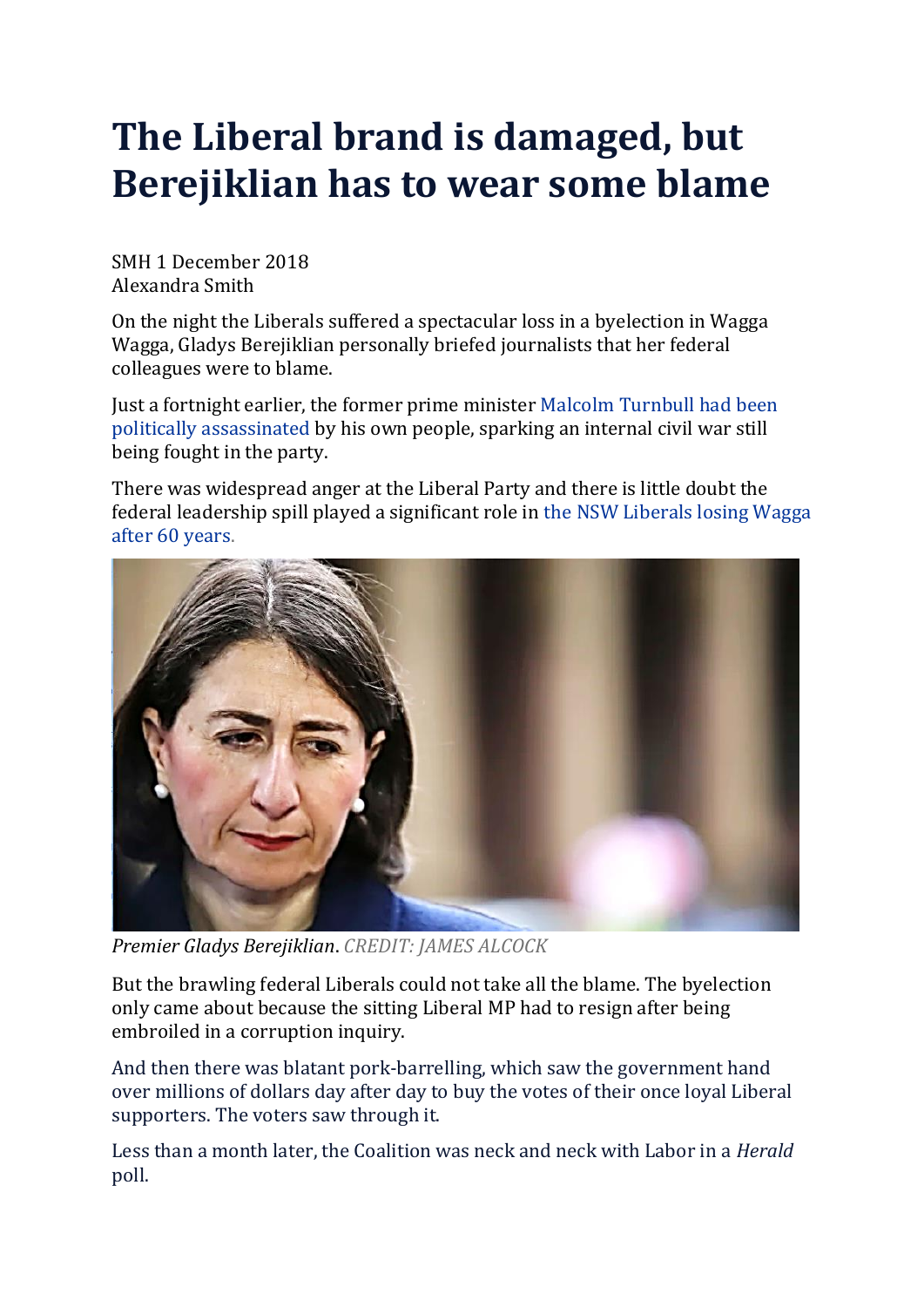Since then, the fortunes of the state government have worsened. Labor is in front in the *Herald's* [latest](https://www.smh.com.au/link/follow-20170101-p50jey) poll.

Brand Liberal is severely damaged. Berejiklian knows this.

After her Victorian counterpart's big state election loss last [weekend,](https://www.smh.com.au/link/follow-20170101-p50i5d) Berejiklian gave a clear indication that she would want to keep damaged goods away from her campaign.

"We stand on our own two feet in NSW," she said. Wise move.



*Prime Minister Scott Morrison CREDIT: MARK METCALFE*

Berejiklian will have to fight an election campaign while her increasingly unpopular federal colleagues are still hanging around in Canberra.

Even her final week of the campaign is likely to be overshadowed by the federal Liberals, who will be in budget spruiking mode before their final pre-election budget scheduled for April 2.

Senior NSW state Liberals are quick to point out the brand damage is centred around their federal colleagues but clearly they fear the damage will filter down.

"You will see us campaigning on Brand Gladys," one senior Liberal told the *Herald* this week.

"Of course you will see the Liberal brand on our posters, but we will make the most of our strong candidates because that's what will make our brand strong."

But the question is, how strong is the Berejiklian brand and would it win them a third-term on the backdrop of a party seriously on the nose across the country?